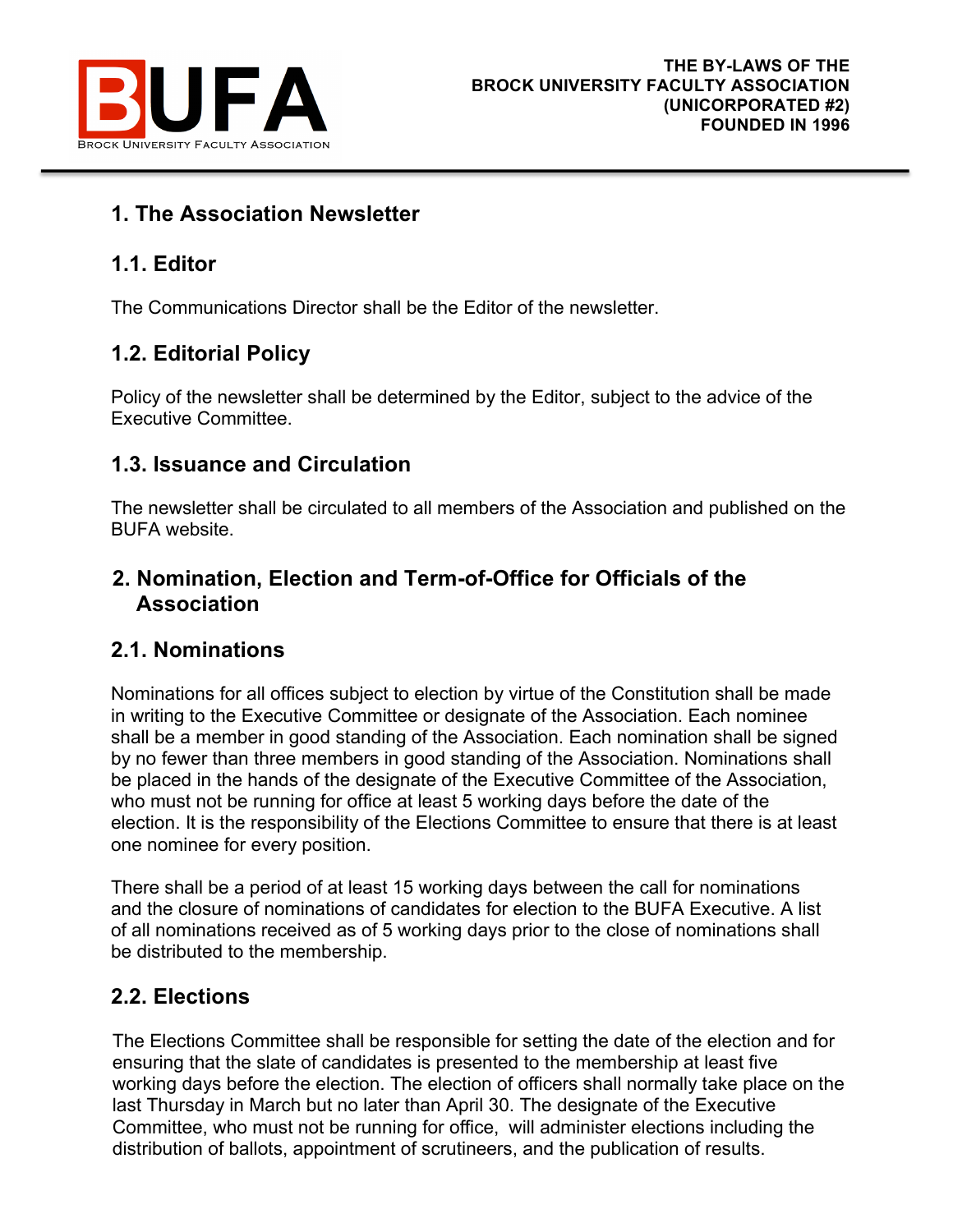# **2.3. Terms of Office**

Elected officials shall serve for one year, starting on July 1 each year, with the exception of the President, the Grievance Officer, and the Health and Safety Officer who shall serve for two years. Elected officials may stand for re-election.

## **2.4. Release Time**

Faculty Association officials (including Executive Committee Members, Negotiating Team Members, BUFA Committee Chairs, and appointed representatives) shall receive a release time stipend commensurate with the duties of the position held, determined by the previous year's Executive Committee, and posted on the BUFA website along with the call for nominations to the BUFA Executive Committee each year.

## **2.5. Executive Committee Job Descriptions**

#### **President**

- Supervises the general management of the affairs of the Association.
- Acts as the primary spokesperson for the Association.
- Presides at all meetings of the Association and of the Executive Committee.
- Serves as an ex officio member on all Association Committees and the Negotiating Team.
- Regularly presents reports to the Association and to the Executive Committee.
- Attends CAUT Forums for Presidents and represents the Association at CAUT Councils.
- Performs such other duties as may be required by the Association and/or Executive Committee.

### **Past-President**

- Serves on Association Committees and/or as a representative of the Association on University-wide committees as required.
- Performs such other duties as may be required by the Association and/or Executive Committee.

#### **Vice-President**

- Fulfills the duties of the President in his/her absence.
- Recommends appointments to the Executive of BUFA members on BUFA, University and Jointly-Appointed Committees.
- Serves as an ex officio member on the Grievance Panel.
- Serves on Association Committees and/or as a representative of the Association on University-wide committees as required.
- Performs such other duties as may be required by the Association and/or Executive Committee.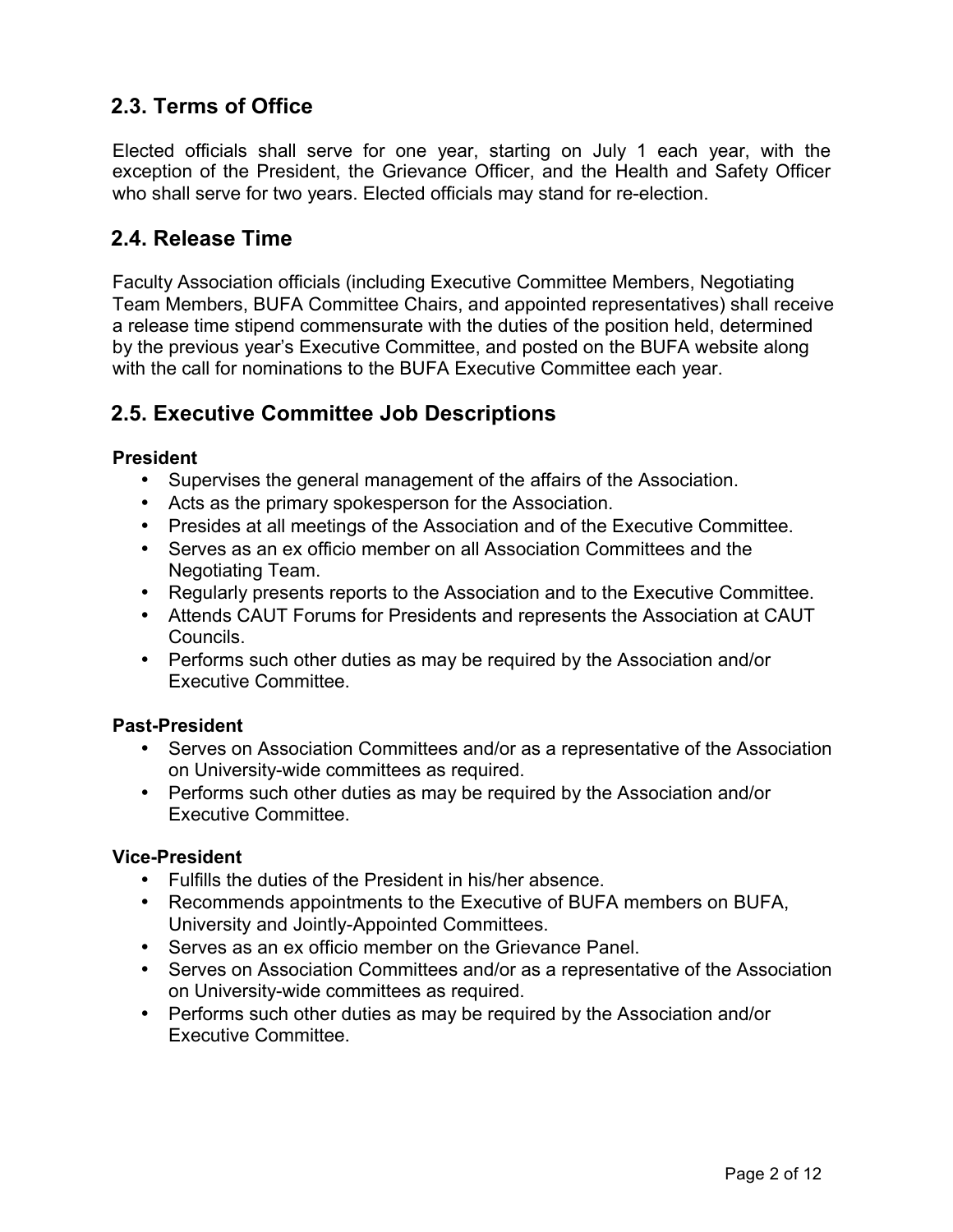### **Treasurer**

- Responsible for overseeing the finances and accounts of the Association.
- Oversees the preparation of the Association's budget.
- Oversees the preparation and reporting of the Association's annual audit.
- Regularly presents financial reports to the Association and to the Executive Committee.
- Serves on Association Committees and/or as a representative of the Association on University-wide committees as required.
- Performs such other duties as may be required by the Association and/or Executive Committee.

#### **Grievance Officer**

- Responsible for the administration of complaints and grievances.
- Serves as Chair of the Grievance Panel.
- Serves as a member of the Joint Committee on the Administration of the Agreement.
- Acts as a liaison between the Association and the University on grievance issues.
- Regularly presents reports to the Association and to the Executive Committee.
- Represents the Association as a member of the OCUFA Grievance Committee.
- Normally attends CAUT Forum for Senior Grievance Officers.
- Attends relevant training and development meetings and/or workshops.
- Performs such other duties as may be required by the Association and/or Executive Committee.

#### **Health & Safety Officer**

- Represents the Association on the Joint Health & Safety Committee.
- Acts as a liaison between the Union and the University on health and safety issues, including accommodations.
- Regularly presents reports to the Association and to the Executive Committee.
- Attends relevant training and development meetings and/or workshops.
- Performs such other duties as may be required by the Association and/or Executive Committee.

#### **Communications Director**

- Oversees production and distribution of the BUFA newsletter.
- Advises the Executive Committee on communications-related issues.
- Represents the Association at OCUFA Board meetings, conferences, and events.
- Regularly presents reports to the Association and to the Executive Committee.
- Serves on Association Committees and/or as a representative of the Association on University-wide committees as required.
- Performs such other duties as may be required by the Association and/or Executive Committee.

#### **Non-tenured Faculty Representative**

- Advises the Executive Committee on policies, activities, and issues related to non-tenured faculty members of the Association.
- Performs such other duties as may be required by the Association and/or Executive Committee.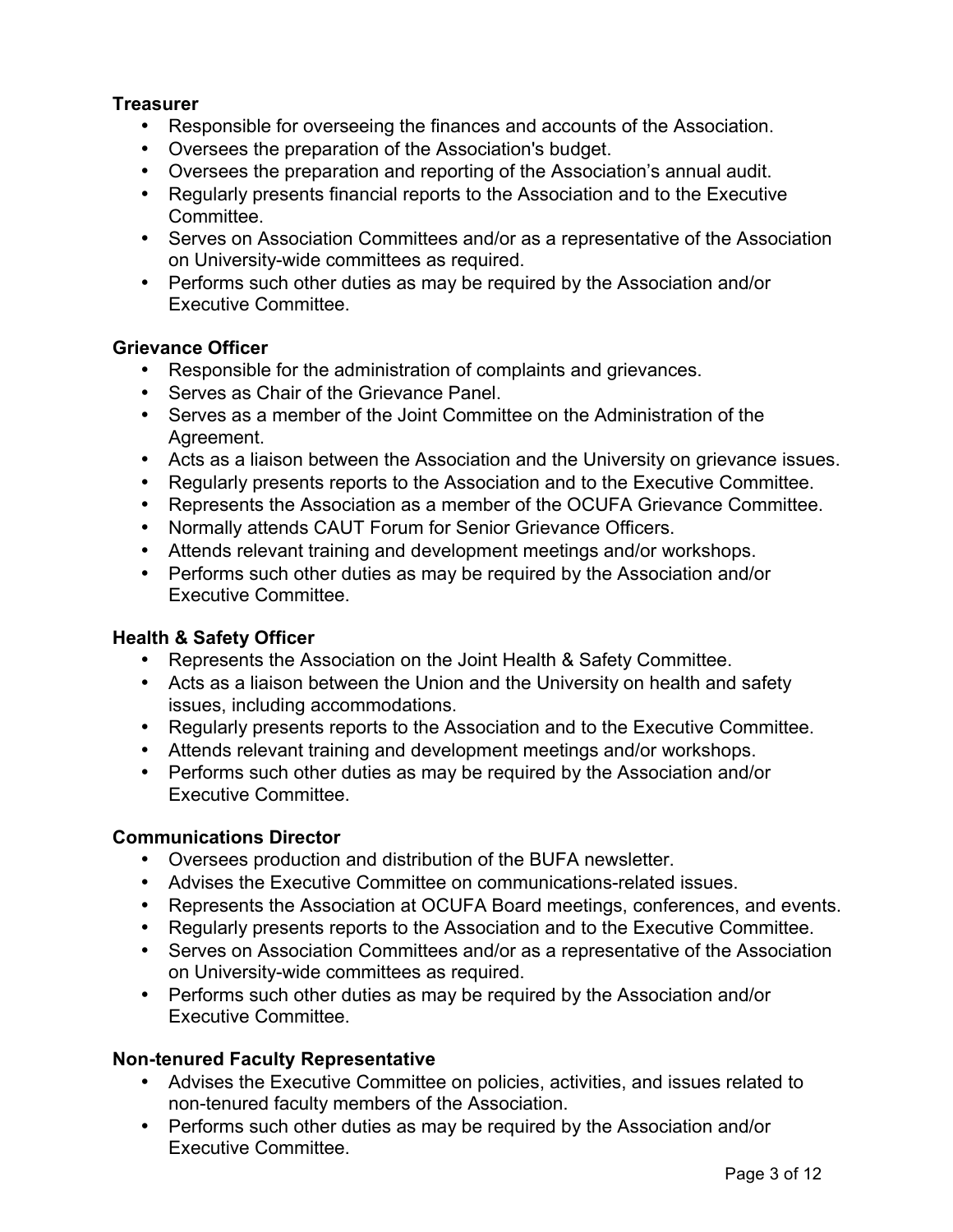### **Professional Librarian Representative**

- Advises the Executive Committee on policies, activities, and issues related to Professional Librarian members of the Association.
- Performs such other duties as may be required by the Association and/or Executive Committee.

### **Equity Officer**

- Serves as the Employment Equity Advisor.
- Chairs the BUFA Equity Committee.
- Advises the Executive on policies, activities, and issues related to equity.
- Regularly presents reports to the Association and to the Executive Committee.
- Represents the Association as a member of the OCUFA Status of Women and Equity Committee.
- Performs such other duties as may be required by the Association and/or Executive Committee.

### **Member-at-Large**

- Serves on Association Committees and/or as a representative of the Association on University-wide committees as required.
- Performs other such duties as may be required by the Association and/or Executive Committee.

## **3. Voting Procedures**

- a) For votes on major issues including Election of Officers, Strike Vote, and Ratification of an Agreement, the entire membership will be polled.
- b) For votes on other issues including motions at General Meetings and procedural votes within meetings, the membership attendant at the meeting will be polled.
- c) A member may challenge, as a point of order, the status of a vote at a meeting and the Chair will rule whether or not the vote concerns a major issue.

# **3.1 Absentee Ballots**

- a) Voting in absentia only occurs on major issues.
- b) Members who, due to leaves or other absences from the University, and who will not be present in the environs of either campus of Brock University at the time of a vote, may provide contact information to the BUFA Office to be used in the event of a vote.
- c) The BUFA Office will distribute absentee ballots to such registered members in a manner such that the member's ballot can be verified but the choice not identified with the member.
- d) The absentee ballots will be distributed at such a time that they can reasonably be returned within the deadline for the vote. Ballots received after the deadline will be destroyed.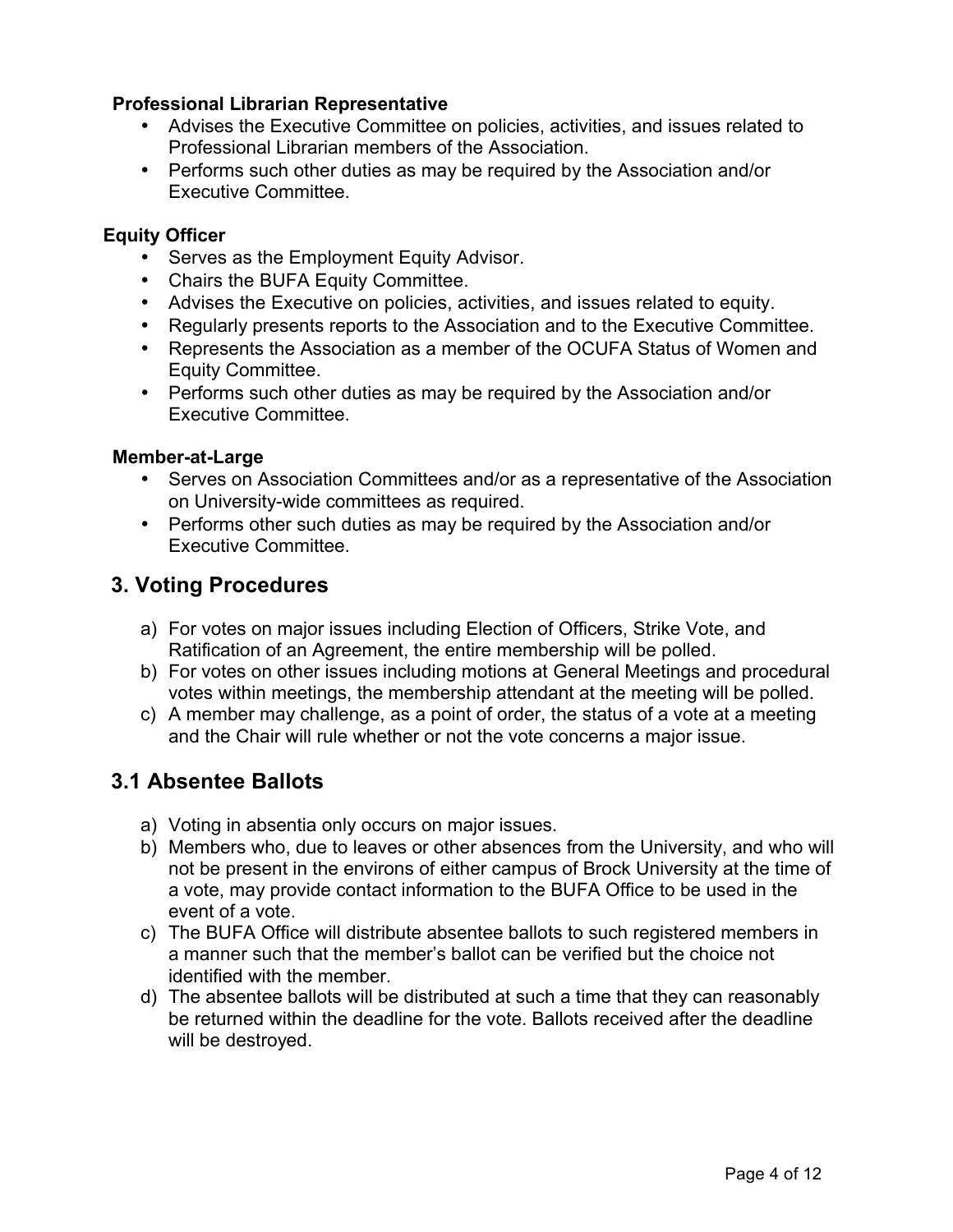# **3.2 Major Issues**

- a) Votes on major issues will be taken by secret ballot.
- b) Voting shall be carried out in such a manner that the members' ballots can be verified but the choice not identified.
- c) Three (3) scrutineers will count ballots and a simple majority of votes cast shall be used to decide the outcome of the vote.
- d) The result of the vote shall be announced and shall be sent to all members of the bargaining unit.

## **3.3 Non-major Issues**

- a) Votes on non-major issues will be by show of hands.
- b) Motions will be decided by a simple majority of the votes cast, not including abstentions.
- c) The Chair shall announce the result of each vote.
- d) Except in a vote of adjournment, any member may require that the vote be recorded.

# **4. General Meetings**

## **4.1. Frequency, Agenda, and Quorum**

# **4.1.1. Regular General Meetings**

In addition to the annual general meeting, three (3) regular general meetings shall be called each year. The dates for regular general meetings shall be published as far in advance as possible; the membership must receive at least five (5) working days notice of each regular general meeting.

# **4.1.2. Special General Meetings**

Special general meetings are those called by the President in accordance with the Constitutional provision. Members shall receive at least three (3) working days notice of a special general meeting.

# **4.1.2. (a) Procedures for a Strike Vote**

1. When a strike vote is being considered, a special general meeting shall be held. The motion to authorize a strike shall be circulated with the notice of the special general meeting.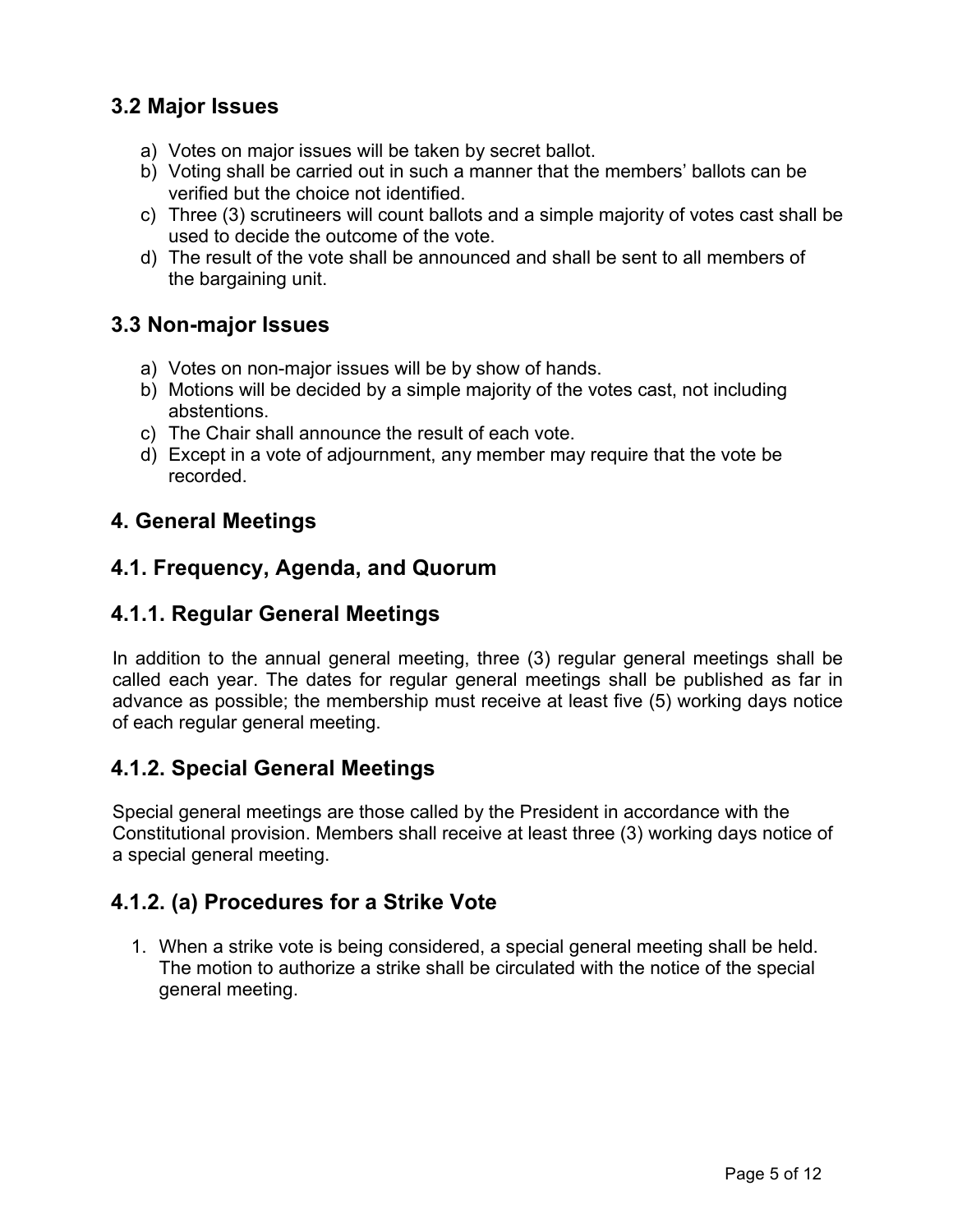# **4.1.2. (b) Procedures for Ratification of Collective Agreement**

- 1. The entire proposed Collective Agreement will be made available to the BUFA Executive Committee (in confidence) in advance of an Executive meeting.
- 2. The Negotiating Team will present a written summary of the proposed agreement to the Executive Committee.
- 3. The Executive Committee shall consider the proposed agreement. If the Executive determines that a ratification vote is to take place, then a special general meeting of the members of the bargaining unit shall be scheduled.
- 4. The Executive Committee shall circulate, in advance of this special general meeting, a written summary of the proposed agreement along with its recommendations, if any. The entire proposed agreement shall be made accessible (in confidence) to all members of the bargaining unit.

# **4.1.3. Copies of the Agenda and Papers**

Copies of the agenda and all papers to be submitted to a general meeting, including substantive motions not necessary for the ordinary conduct of business, shall be sent to members of the Association at least five (5) working days in advance in the case of a regular meeting, and at least three (3) working days in advance in the case of special meetings. All material for regular general meetings should be sent to the BUFA office at least one (1) week prior to the required advance notice. Permission to introduce material not so circulated into a general meeting must receive approval by two thirds of members present.

### **4.1.4. Chair**

The Chair at regular or special general meetings shall normally be the President of the Association or the Vice-President. The Executive Committee may, however, designate any member of the Association to Chair a meeting.

# **4.1.5. Order of Business**

The following shall normally be the order of business at regular general meetings. This order of business may, however, be determined by the Chair.

- a) Approval of the Agenda
- b) Minutes of the last regular meeting and of any intervening special meetings
- c) Business Arising out of the minutes
- d) Report of the President
- e) Reports of the Grievance Officer; Health and Safety Officer; Communications Director; Treasurer; Equity Officer
- f) Other reports
- g) New business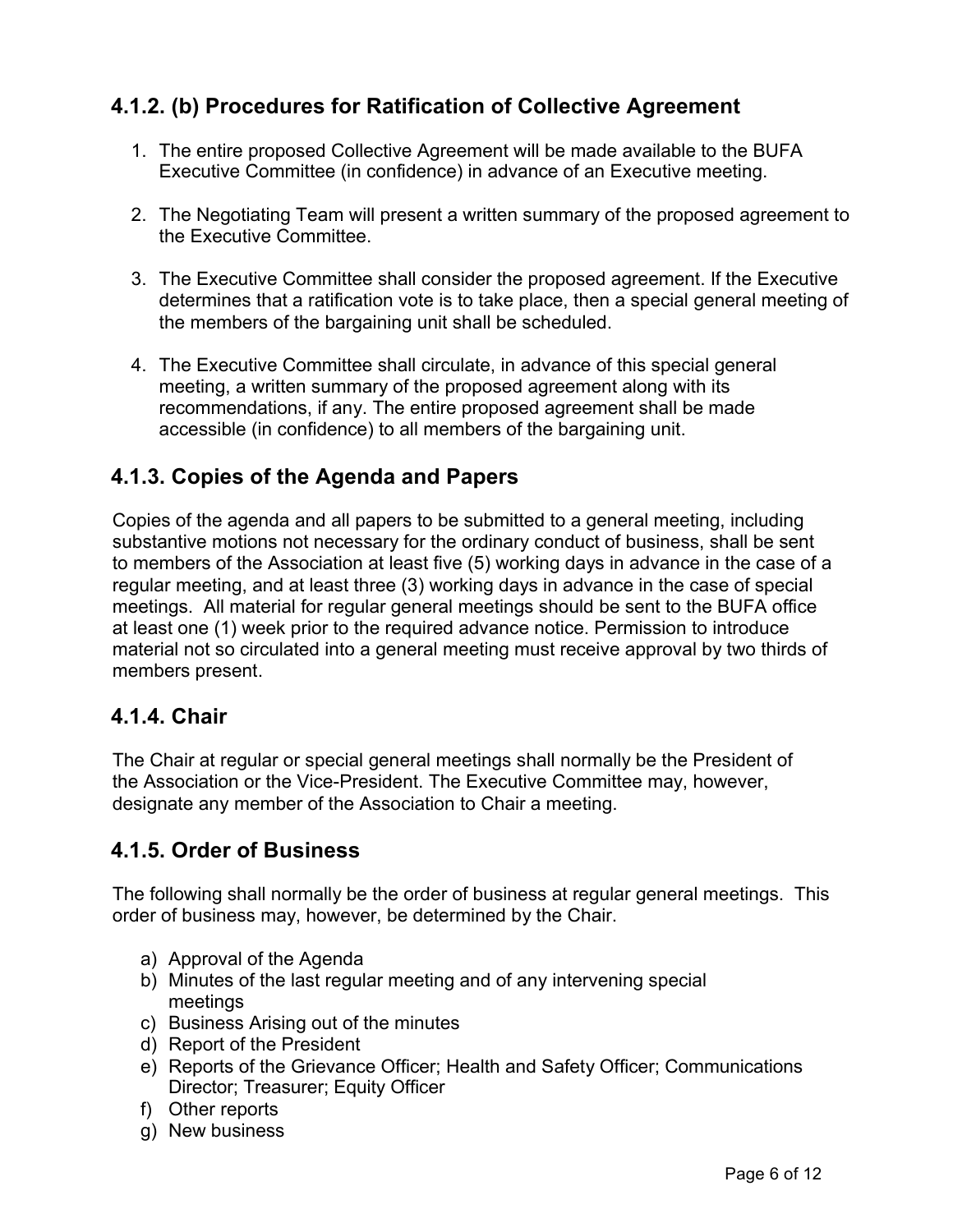# **4.1.6. Quorum**

A quorum at general meetings shall be five per cent of the membership.

## **4.2. Debates**

4.2.1. The conduct of general meetings shall be decided by the Chair, who shall be guided by Robert's Rules of Order except on matters where these By-Laws or the Constitution specifies procedure.

4.2.2. Points of order shall be decided by the Chair subject to an appeal, without debate, to the meeting.

4.2.3. No member may speak for more than five (5) minutes to any question except with leave of the meeting. The Chair shall designate an individual who shall be responsible for keeping account of the length of time a person has spoken.

4.2.4. The Chair may take part in any debate, but before doing so must appoint some other member to occupy the Chair. The Chair need not vacate the Chair to provide information during a debate or to present a report. The Chair may vote on any question.

## **4.3. Motions and Questions**

4.3.1. When a motion is seconded it shall be read to the meeting before being debated. All reports from committees shall be phrased in such a way that when action is expected of the meeting, the substantive material shall be in the form of a motion.

4.3.2. When a motion is under debate, no motion shall be received by the Chair except the following in order of precedence:

- a) personal privilege
- b) to adjourn the meeting
- c) to close debate
- d) to limit or extend debate
- e) to lay on the table
- f) to postpone to a definite time
- g) to refer
- h) to amend the amendment
- i) to amend

# **4.4. Open and Private Meetings**

General meetings of the Association shall normally be closed. The meeting may at any time, however, decide by a majority vote of those present to permit identified nonmembers to attend the meeting as observers or that the whole, or any part, of the meeting be held *in camera*.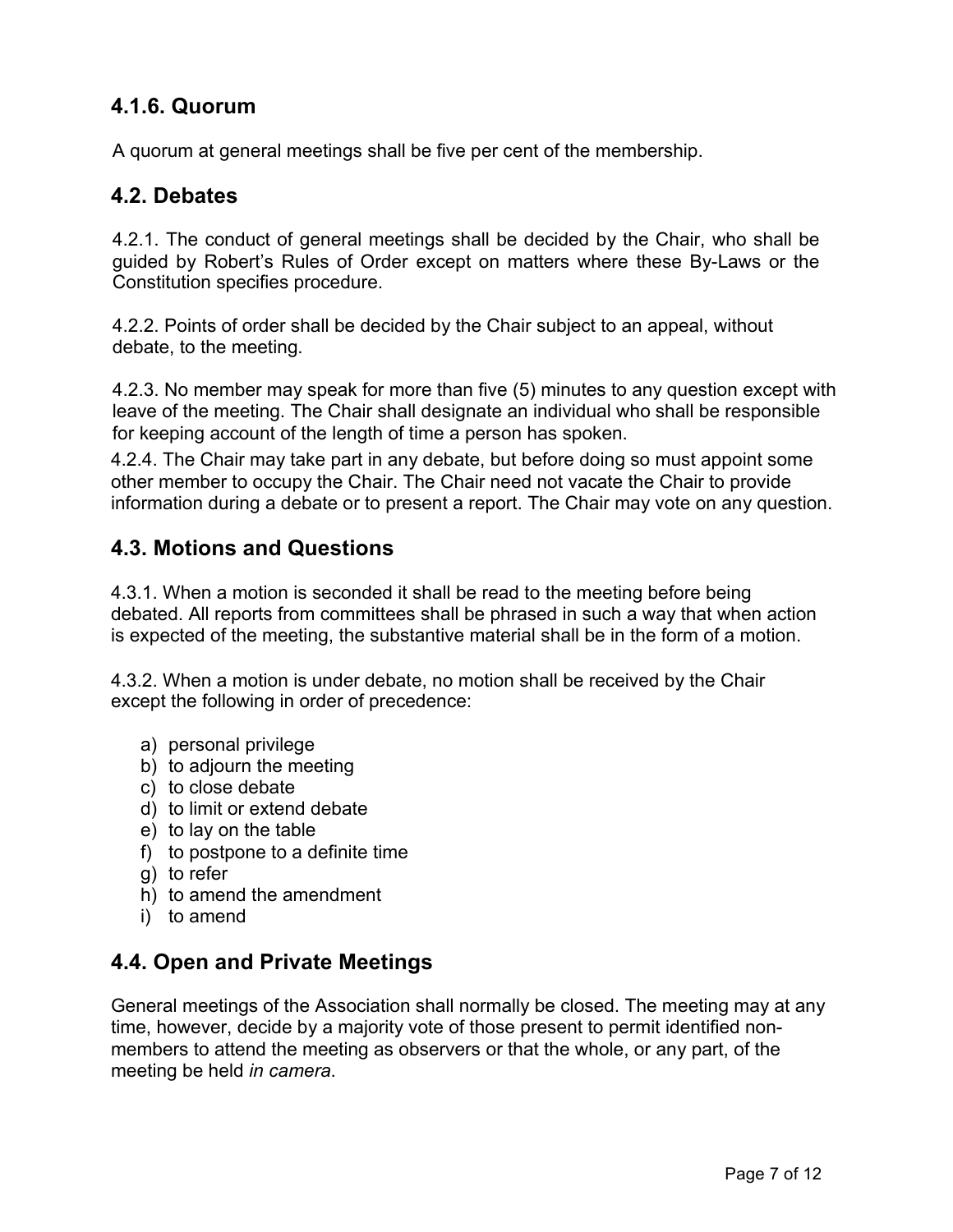# **5. Committees, Representatives, and Observers**

# **5.1. General**

Appointments of committee Chairs, committee members, and BUFA representatives and observers on non-Association committees shall be made by the Executive upon recommendation of the Vice President.

In recommending appointments, the Vice President shall strive to ensure that a committee's membership represents as wide a diversity in rank, opinion, and outlook as is both practicable and consonant with the task of the committee.

The Executive Committee shall keep the membership informed of committee, representative and observer appointments.

### **5.1.2. Term**

Except as specified below, members of standing committees and sub-committees, and BUFA representatives and observers shall serve for a term of two years and may be reappointed.

Members of ad hoc committees shall normally serve until the committee is discharged.

### **5.1.3. Powers**

Each BUFA committee shall have the power to create special sub-committees, provided that the Executive Committee is informed of the terms of reference and membership of these sub-committees.

The Chair of a committee may add additional members to the committee, provided that the Executive approves, and the need for additional members explained.

The Chair of a committee may wish to seek expert advice pertinent to the business of the committee. Requests for such advice must be pre-approved by the President, Vice President, and Treasurer. If the President, Vice President, and Treasurer do not agree to the request, the Chair of a committee may appeal to the Executive Committee.

### **5.1.4. Annual Reports**

Committee Chairs, representatives, and observers are responsible for submitting annual reports to the BUFA office no later than one week before the date of the annual general meeting.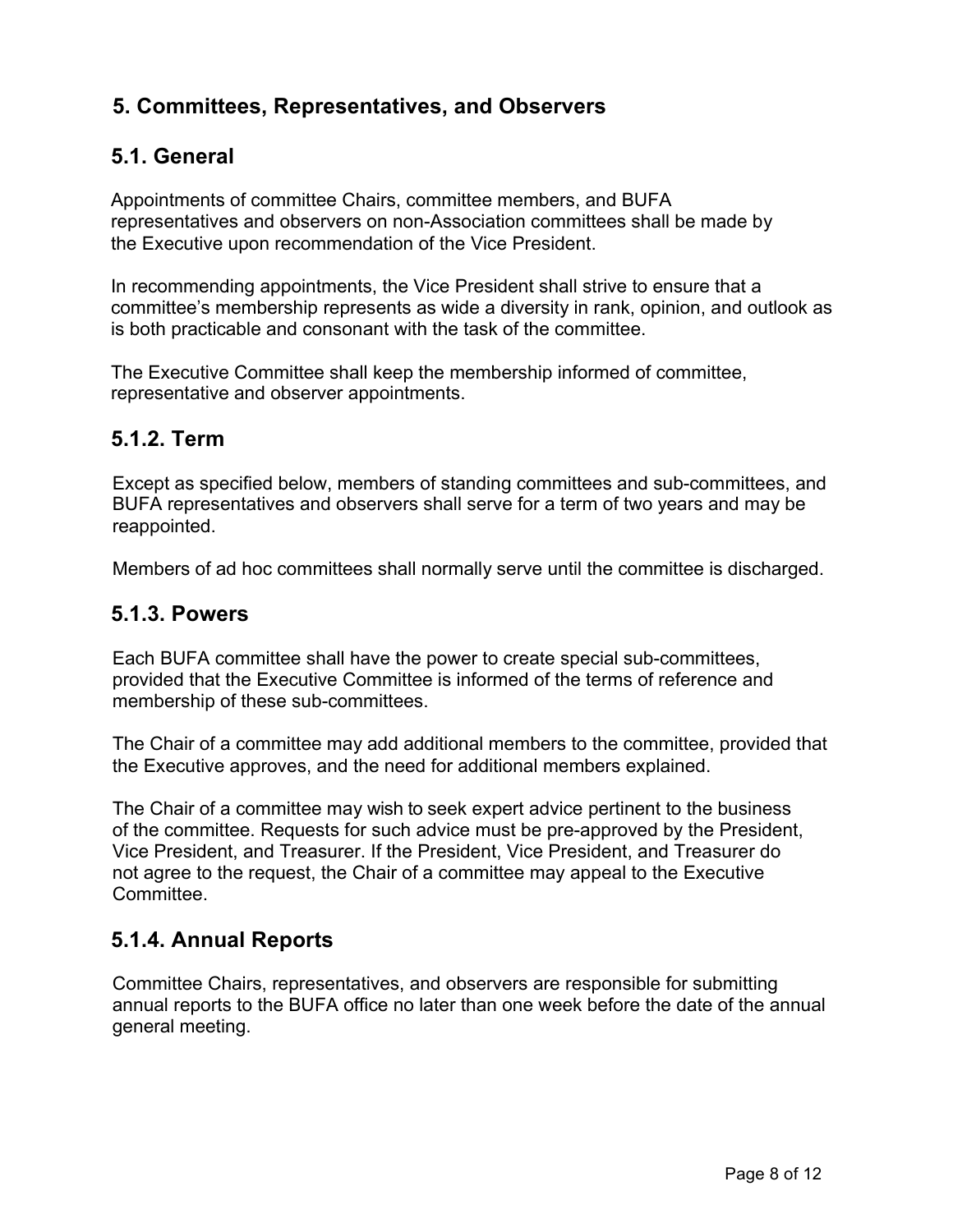# **5.2. Executive Committee**

5.2.1. The Executive Committee shall be comprised of the membership indicated in the Constitution.

5.2.2. Executive Committee meetings shall normally be open to members of the Association. Parts of meetings of the Executive pertaining to personnel and legal items, or upon majority vote, shall be held *in camera*.

5.2.3. All communications to the Executive Committee shall be submitted through the BUFA Office.

5.2.4 The Executive Committee shall secure the nomination of at least one candidate for each position in the new Executive Committee; invite nominations from the membership; distribute the list of nominations as in By-Law 3.1.

# **5.3. Standing Committees**

## **5.3.1 Contract Action Team**

*Membership*: Normally a Chair with no limit on the number of members.

Duties: Builds support for the Negotiating Team by mobilizing members to attend meetings and participate in actions related to collective bargaining; mapping the workplace and identifying networks and issues; building and testing the union's internal communication network; and identifying and coordinating with allies.

*Term*: Chair and Members: Normally negotiation years.

### **5.3.2. The Grievance Panel**

*Membership*: The Chair of the Grievance Panel shall be the Grievance Officer who shall be a voting member. The President and the Vice-President shall be ex officio non-voting members of the Grievance Panel. There shall be a minimum of six additional members, appointed by the Executive after consultation with the Grievance Officer, two of whom shall be the Assistant Grievance Officers. Normally, each Faculty and the Library will be represented on the Panel.

*Duties*: The Panel shall operate under the direction of the Chair according to the guidelines established by the Executive Committee. To advise and assist the Grievance Officer regarding complaints and grievances; to investigate complaints from the faculty and librarians; to facilitate the resolution of such complaints; to present recommendations to the Grievance Officer for possible grievances and for possible arbitrations; to review department procedures on an annual basis.

*Term*: Two years, staggered and renewable. The terms of the Grievance Officer and at least one of the Assistant Grievance Officers shall overlap by one year.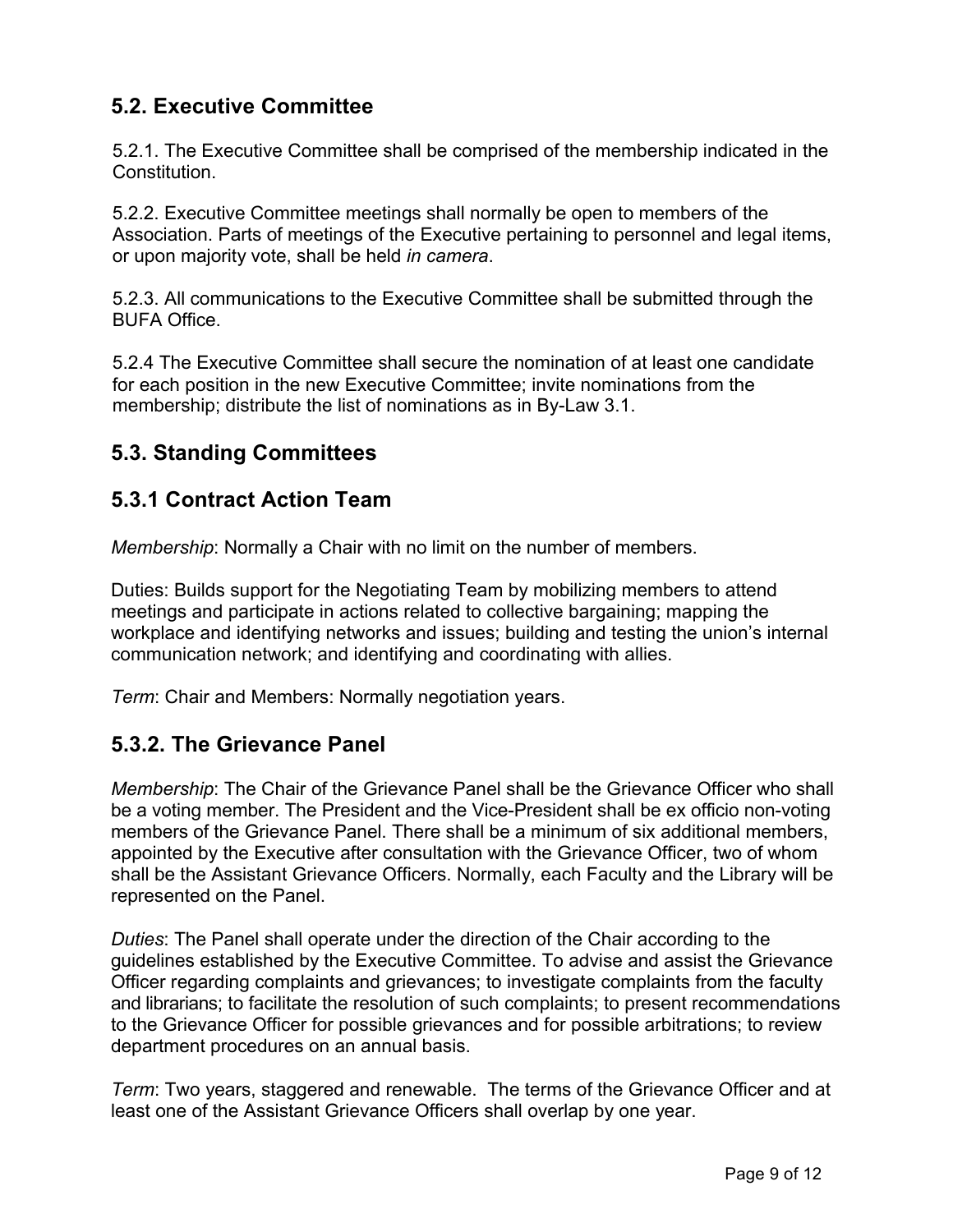# **5.3.3. Pension Committee**

*Membership*: Normally a Chair and six (6) other members.

*Duties*: Members of this committee represent BUFA on the Brock University Pensions Committee. Maintaining a watching brief on the Brock Pension Plan; development of proposals for improvement in the Brock Pension Plan; liaison with the Collective Agreement Committee.

- 1. The BUFA Pension Committee will have a Chair and a Vice-Chair; the Chair's term will normally coincide with his or her current term on the Committee.
- 2. In the interests of maintaining continuity, the Vice-Chair will normally succeed the Chair, subject to a vote by the Committee.
- 3. In accord with the Collective Agreement, the number of BUFA representatives on the Brock University Pension Committee is seven (7); those individuals are also members of the BUFA Pension Committee.
- 4. With a total membership of seven (7), the quorum for any formal decision by the BUFA Pension Committee is four (4).
- 5. Minimally, the committee will meet once every semester (Fall, Winter, Spring, Summer). Normally, the Chair will convene meetings in order to address issues of importance to the BUFA membership; any two members of the Committee can also ask the Chair to convene a meeting.
- 6. The Committee will create a pool of alternate members who may be contacted by the Chair in order to replace regular members who are absent for Brock University Pension Committee meetings.
- 7. The committee will annually recommend to the BUFA Executive a list of potential candidates to be included in the pools for consideration (a) for regularly membership and (b) alternate membership.

# **5.3.4. Equity Committee**

*Membership*: Normally the Equity Officer (who shall serve as Chair) and three other members.

*Duties*: Maintaining a watching brief on equity issues on campus and development of policy positions pertaining thereto; fostering awareness of and action concerned with issues involving equity in academia.

# **5.3.5. BUFA Benefits and Long Term Disability Committee**

*Membership*: Normally 3 members representing the faculties and librarians, where possible. Staggered 2-year appointments.

*Duties*: Advises members and addresses questions and concerns regarding benefits and long-term disability; prepares BUFA's position in preparation for meetings of the Joint Committee on Benefits and Long-term Disability; and, studies and communicates recommendations for improvements to existing benefits and delivery of long-term disability program.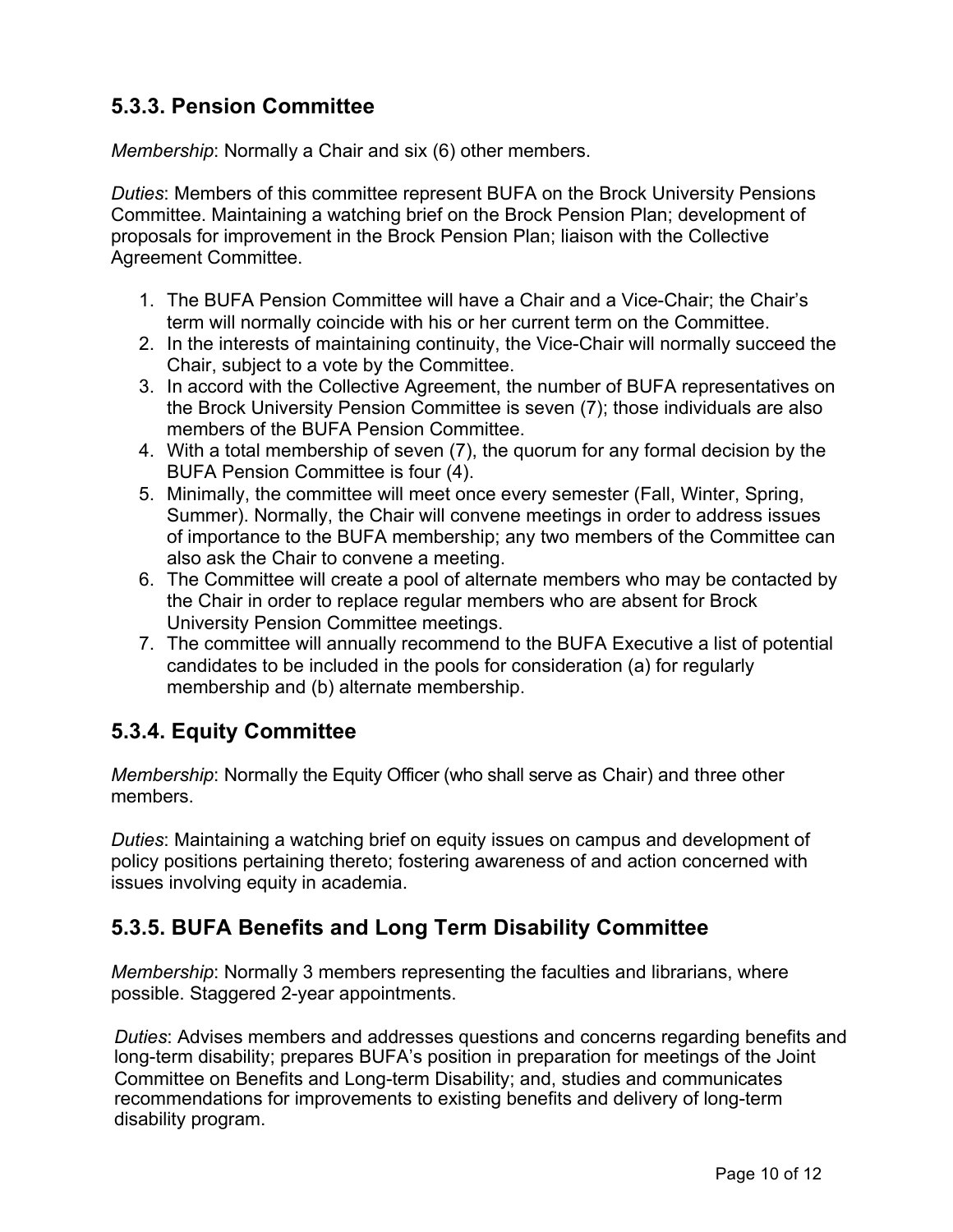# **5.3.6. Hiring Advice Panel**

*Membership:* Normally a Chair and thirteen other members (with two members representing each Faculty and Library).

*Duties:* Providing advice to candidates for bargaining unit positions.

# **5.3.7. CAUT Defence Fund**

*Membership*: The Executive Committee shall annually nominate two individuals as the BUFA proxy holders for election of the BUFA CAUT Defence Fund Trustees. One of these nominees shall be the BUFA Treasurer.

### **5.3.8 Budget Advisory Committee**

*Membership:* The Budget Advisory Officer (who is appointed by the Executive) and 2-3 other members recruited by the Budget Advisory Officer. The Budget Advisory Officer chairs the committee and also acts as the BUFA Observer on the Planning, Priorities and Budget Advisory Committee of Senate.

*Duties:* To provide on-going expert and technical analyses of University budgets and provide support during bargaining. The Budget Advisory Officer shall attend Executive meetings on an as-needed basis.

# **5.4. Negotiating Team**

In bargaining years, the Executive Committee shall appoint a Negotiating Team after soliciting interest from the membership. The composition of the Negotiating Team must be approved at a general membership meeting. The role of the Negotiating Team is to bargain a new Collective Agreement with the university at the direction of the Executive. The Negotiating Team shall provide regular reports to the Executive Committee. The Executive Committee is empowered to appoint additions and replacements to the Negotiating Team if the need arises. In bargaining years, the Chief Negotiator represents the Association as a member of the OCUFA Collective Bargaining Committee. The Chief Negotiator normally attends CAUT Forums for Chief Negotiators.

# **5.5. Representatives and Observers on University Committees**

There shall be Association representatives and observers on University committees as necessary and as specified in the Collective Agreement.

Duties of BUFA representatives: to participate in the deliberations of the committee; and to report on an ongoing basis to the Executive Committee on the deliberations of the committee.

Duties of BUFA observers: to monitor the deliberations of the committee and to report on an ongoing basis to the Executive Committee on the deliberations of the committee.